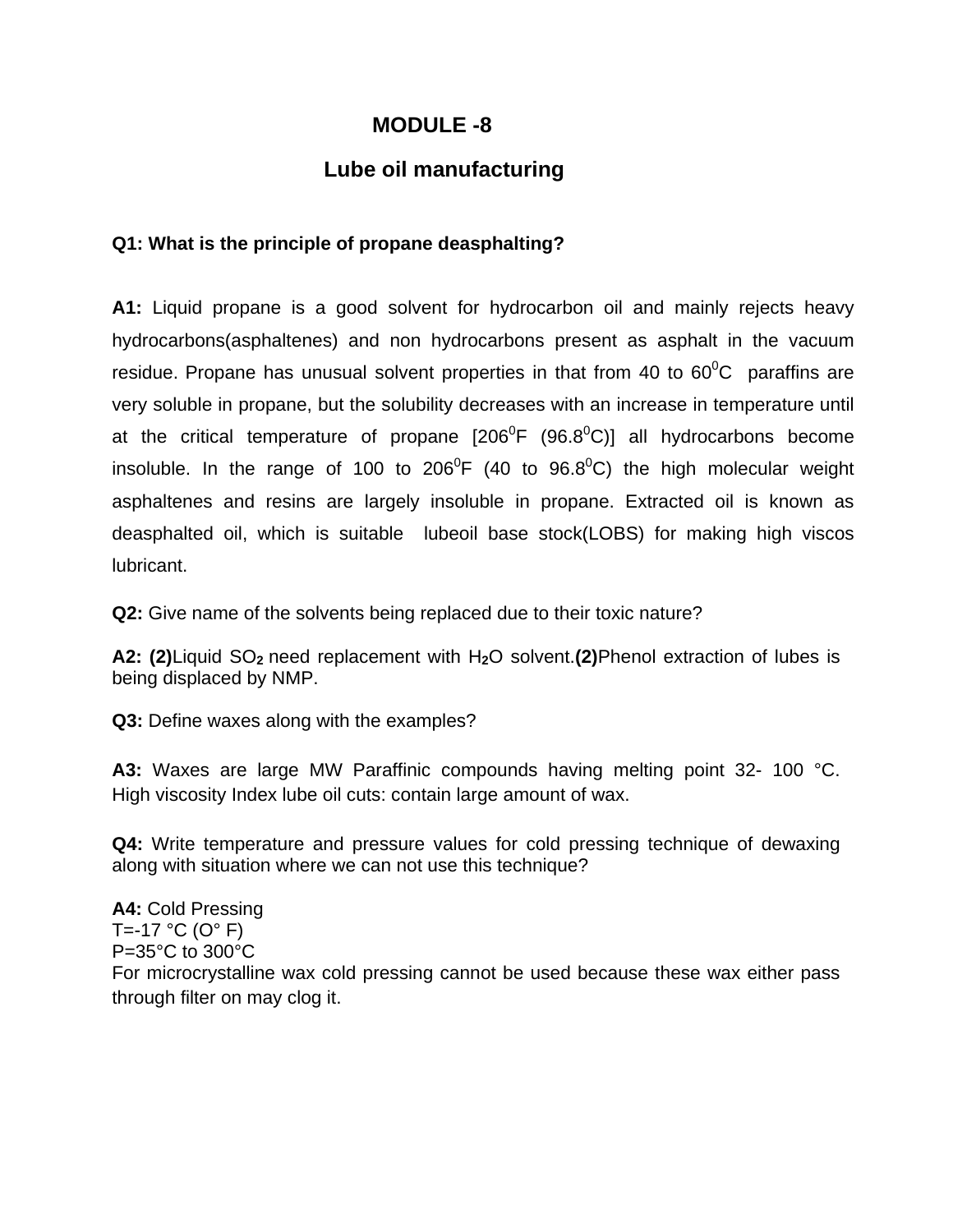**Q5:** Write about urea dewaxing along with its major advantage?

**A5:** Urea forms solid filterable complex ( adducts) at room temperature with large paraffin ( > C**18** ) HC**s** with no branching. To increase the rate of adduct formation some activator ( methanol) is added.

**Q6:** Write briefly about solvent power and effect of temperature on it?

**A6:** Solvent power should have high power for aromatics would lead to lower S/F for given aromatics extraction capability.Solvent Power generally decreases with increasing selectivity.T increases the solvent power (exception is propane deasphaltive).

**Q8:** Write the impact of interfacial tension on solvent properties?

**A8:** (1)High IFT permits rapid settings due to easier coalescence.(2)Low IFT facilitates dispersion (drops are smaller & more interfacial area for mass transfer) whereas too low IFT lead to emulsification and coalescence.(3)Density difference between disperse & continuous phase S must be large for ease of setting of phases.(4)Viscosity: High viscosity of either phase reduces master efficiency.(5)Low viscosities are preferred for rapid setting of phases ( more viscosity phase is usually dispersed).(6)Low viscosity is preferred for ease of pumping.

**Q9:** How wax content affect the pour point?

**A9:**Lower wax content: lower the pour point**.**Dewaxing is done to lower the pour point.

**Q10:** List various dewaxing processes?

**A10:** Dewaxing Process:

(1)Chilling & Pressing (Filteration).(2)Solvent Dewaxing.

(3)Urea Dewaxing- Urea forms complex compound with large chain paraffin i.e. wax range higher molecular weight of HCs but not within the lubrication oil some m.w paraffins

**Q11:** Which is the major solvent used for dewaxing and briefly explain its action?

**A11:** Most widely used solvent are MEK or propane.

Ketone (MEK) – used to maintain wax solubility. It Causes the wax to solidify in a easy of filterable form.